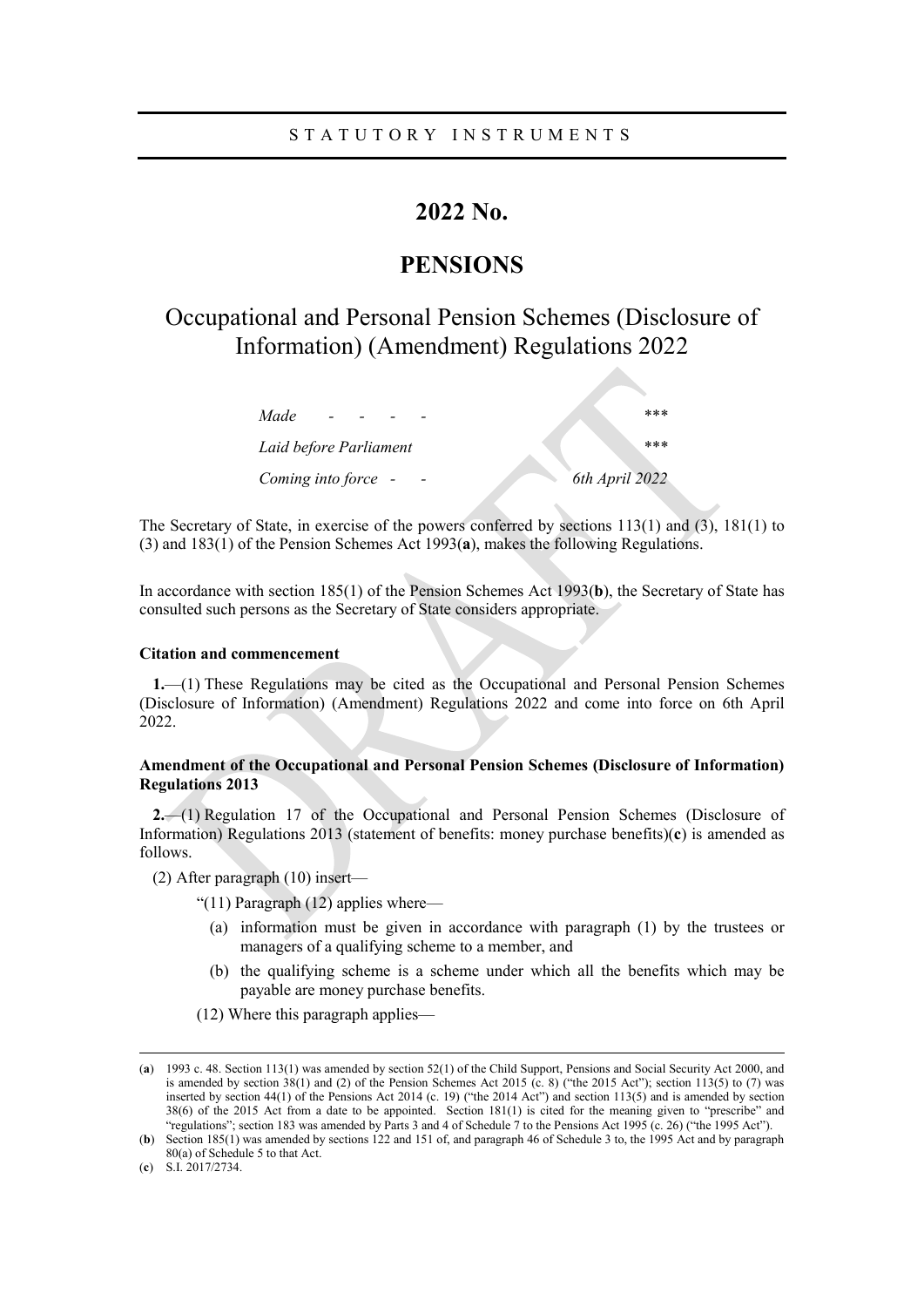- (a) relevant information must be set out in the form of a statement; and
- (b) the relevant information, and any other information which is included as part of that statement, must not exceed a maximum of one double-sided sheet of A4-sized paper (being one double-sided paper with the dimensions 210 by 297 millimetres) when printed.

(13) For the purposes of paragraph (12), relevant information is the information concerning the member's money purchase benefits given under paragraphs (2) to (5).

(14) The trustees or managers may give the information in a format which does not comply with paragraph (12) in response to a request by a member for it to be provided in an alternative format, where the trustees or managers are reasonably satisfied that it is necessary to do so to comply with their duties under the Equality Act 2010(**a**).

(15) For the purposes of paragraphs  $(11)$  and  $(12)$ —

"member" does not include a member who is in receipt of benefits under the qualifying scheme, and

"qualifying scheme" has the meaning given in section 99 of the Pensions Act 2008(**b**)."

#### **Transitional Provision**

.

**3.** Where the trustees or managers of a qualifying scheme have, on or before 5th April 2022, already given a member information in accordance with paragraph (7) of regulation 17 as that regulation has effect on 5th April 2022, the trustees or managers are not required to give the member that information in accordance with that regulation as it has effect on 6th April 2022 as the result of the amendments made by these Regulations.

### **Review of regulation 17(11) to (15) (Statements of benefits: money purchase benefits) of the Occupational and Personal Pension Schemes (Disclosure of Information) Regulations 2013**

**4.**—(1) The Secretary of State must, from time to time—

- (a) carry out a review the effectiveness of the provisions of regulation 17(11) to (15)(**c**) of the Occupational and Personal Pension Schemes (Disclosure of Information) Regulations 2013, as inserted by these Regulations, and
- (b) publish the report setting out the conclusions of this review

(2) The report must in particular—

- (a) set out the objectives intended to be achieved by the regulatory system established by the regulation referred to in paragraph (1)(a),
- (b) assess the extent to which those objectives are achieved,
- (c) assess whether those objectives remain appropriate, and
- (d) if those objectives remain appropriate, assess the extent to which they could be achieved with a system that imposes less regulation.
- (3) The first report under this regulation must be published before 6 April 2025.

(4) Reports under this regulation are afterwards to be carried out at intervals not exceeding three years.

Signed by authority of the Secretary of State for Work and Pensions

[*Name]* Parliamentary Under Secretary of State

 $\overline{a}$ 

<sup>(</sup>**a**) 2010 (c. 15).

<sup>(</sup>**b**) 2008 c. 30).

<sup>(</sup>**c**) Regulation 17(11) to (15) is inserted by regulation 2 of these Regulations.